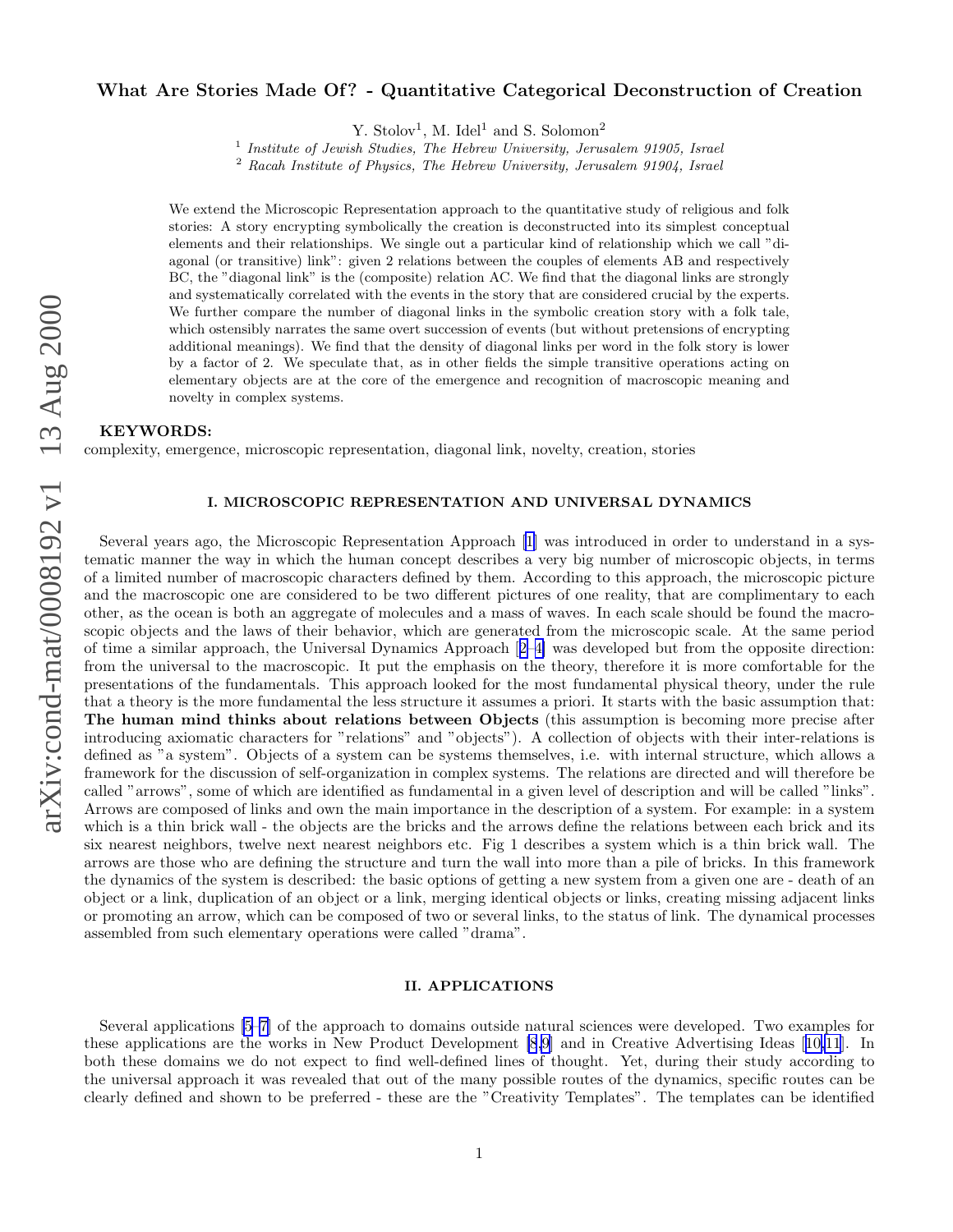and described in an abstract and simple way so they can be easily and efficiently applied and objectively tested. An example for such a template is the development of a delivery motorbike that bakes pizza during the delivery ride according to the Component Connection Template (table 1 shows an example for the Component Connection Template). Following the simple instructions of the algorithm, leads the dynamics of the mind to the new creation. The efficiency of the templates was tested quantitatively: a group of marketing personal were trained for 4-5 hours in one of the templates. This group and a control group who did not receive the training were asked to generate ideas for new products in three categories. The first group used the template and the second group used conventional ideation methods (brainstorming, questionnaires etc.). Eight senior marketing professionals acted as judges and rated the ideas on a 1-7 scale according to their originality (1=not original at all, 7=very original) and according to their recommendation to implement the idea (1=not recommended at all, 7=highly recommended). The judges were blind to the identity of the individuals who generated the ideas and to one another. In spite of the short length of the training the advantage of the first group was salient: they received the average of 5.09 vs. 4.18 in originality and 4.40 vs. 3.36 in value.

## III. THE DIAGONAL LINK OR: THE TRANSITIVE TEMPLATE

In the present paper we propose a more basic elementary building block underlying most (may be all) of the creative acts. We call it the "Diagonal Link" according to its structure or "Transitive Template" according to its function. The "Diagonal Link" seems to be the basic element that humans use in constructing and understanding reality in the widest sense. In order to test this possibility we use the "Diagonal Link" as the elementary microscopic operation in the Microscopic Representation study of Creation as described in symbolic religious stories. Structurally, the "Diagonal Link" resembles a transitivity connection (fig 2 illustrates transitivity connection). In the example brought in the previous section it can be seen clearly in fig 3. In the same way we found that each of the Creativity Templates included, at least once, a Diagonal Link as the core of the creative process. As the basic assumption of the Microscopic Representation and Universal Dynamics related to the fundamental infrastructure of the human way of thinking, we assumed that we will be able to find similar phenomena in other fields and turned to study the tales of Rabbi Nachman of Bratslav using this approach. We focused on the first story and studied the appearances of the Diagonal Link and their role. It should be emphasized that the analysis was performed in a mechanical method that referred only to the syntactic structure and not to the meaning of the text.

### IV. RABBI NACHMAN OF BRATSLAV'S STORIES AND THE CREATION STORY

In a very simplified and short way we can say that according to the Kabala (the Jewish medieval mystical tradition) creation starts when G-d withdrew in order to make room for the world to be created. After the creation, a line of light was sent from the infinite G-d into the created world but due to the deficiencies of the world it could not bear the light and was "broken" with the sparks of light scattered all around it. The human task is to collect these divine sparks and bring them back to their roots. This task is laid upon every human being, more on the Nation of Israel and most on the righteous person - the Tzadik. This dynamics has many manifestations: the exile of the soul in the body and the need of the individual to redeem it by bettering oneself and lifting oneself spiritually, the exile of the Nation of Israel and their need to return to the Land of Israel, the exile of the Divine Presence and the need to help it to be re-united with G-d etc. Rabbi Nachman of Bratslav (1772-1810) saw himself as a Tzadik and as such he felt, like other Hassidic (the Hassidic movement is a pre-modern Jewish revival movement, deeply inspired by Kabala) sages, responsible for the redemption process and for the recruitment of his followers to help in the process. At a certain point he felt that the direct cognitive approach did not give enough fruits and that his explicit teachings did not enlighten his people as he expected. At that point he decided to convey his message in an implicit manner through story telling. The first story that he told was "The Story of The Lost Princess" [\[13,14](#page-3-0)]. It starts with a king who once got angry with his beloved daughter and cursed her that the no-good will take her. After she disappeared the king became so sorry and regretful that his Second-to-The-King volunteered to go out and look for the princess. After many hardships he found the princess who instructed him how to save her by fasting, not sleeping and longing for her, but twice he failed by eating or drinking and consequently falling asleep and the princess was transferred to the golden mountain. During his wanderings looking for the golden mountain he met a giant who was responsible for all animals who tried to convince him to give up, but even after all the animals did not know anything about the golden mountain the Second-to-The-King remained determined to continue his search. So the giant sent him to his brother who was responsible for all the birds. After repeating the same scenario he sent the Second to the third brother who was responsible for all the winds. After the winds did not know about the golden mountain and the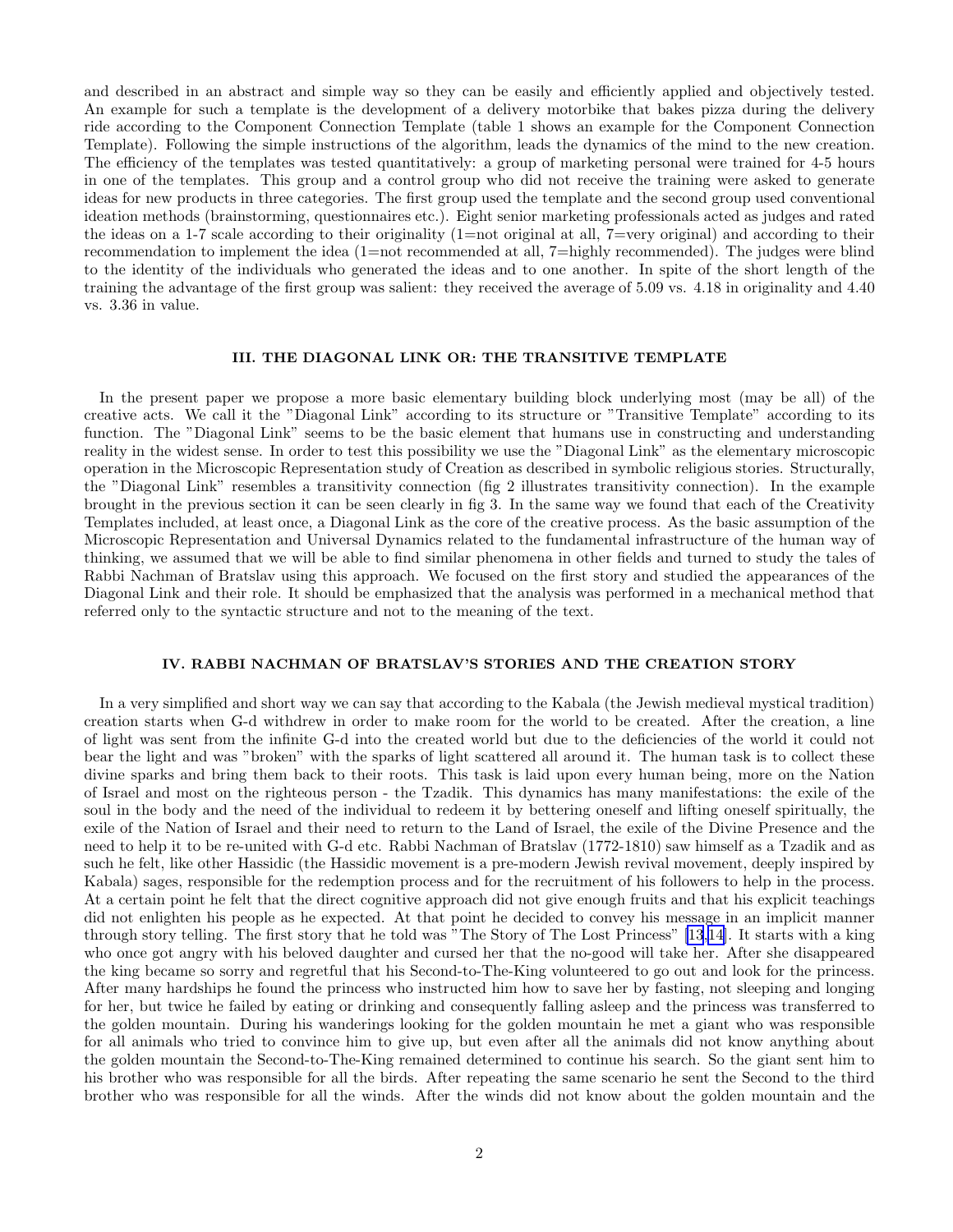Second-to-The-King started to cry, came another wind who apologized that it was late as it had to deliver a princess to a golden mountain. The giant then ordered the wind to take there also the Second and equipped him with a tool that will help him there. The end of the story was not told; we only have a comment of the editor saying that in the end he managed to save her but Rabbi Nachman did not tell how. The story is usually interpreted along the lines described in the first paragraph of this section. The king represents G-d and the pair second-princess represents either the individual and his soul or the Tzadik and the Divine Presence. The story was not completed by Rabbi Nachman, because the story of creation is not finished and the harmonious unification was not yet accomplished.

### V. DIAGONAL LINKS IN "THE STORY OF THE LOST PRINCESS"

When performing the diagonal analysis on "The Story of the Lost Princess", 18 diagonal links were found. Two examples are presented in table 2. Our assumption was that diagonal links indicate key-events in the story and in order to check if the events associated with these 18 diagonal links were to be considered important events we went through 21 authors who commentated "The Story of the Lost Princess". We looked at the 29 events they referred to and ranked them according to the number of writers referring to them. When comparing the events pointed by the diagonal links we found that they matched quite fully the top part of the list: the first event that was not pointed by a diagonal link was number 14 in the ranked list and only one of these events matched a low-ranked event (number 22). The detailed analysis of this study will be published elsewhere. For the purpose of this paper it is enough that appearance of a diagonal link indicates a crucially significant point in the story.

# VI. "THE LOST PRINCESS" AND ITS PARALLEL "THE RAVEN" OF THE GRIMM BROTHERS

The Grimm Brothers' story "The Raven" starts with a queen who lost her patience with her daughter and cursed her to become a raven, which she did and flew to a black forest. A man going through the forest heard the raven and went to it. He met the princess who instructed him how to save her by fasting, not sleeping and waiting for her at a specific time. Thrice he failed by drinking and falling asleep and the princess was transferred to the golden palace. During his wanderings looking for the golden palace he met a giant who first was hostile but then tried to help him. He looked for the palace in his map but in vain. He tried a bigger map and again - in vain. Then he convinced the man to wait for his brother who, when came back, looked at his map that was still bigger but the palace was not on it. At last they found the palace in an old map and the giant took the man most of the way toward it. The man took from three thieves the equipment that helped him enter the palace and release the princess. The story ends with the princess thanking the man for saving her and declaring their wedding to be celebrated the next day. This story is clearly a parallel to Rabbi Nachman's "The story of the Lost Princess" although they are not identical. S. Pitrushka claims that neither of the two stories is the source of the other but they both share a common source in the Polish story "A Diverting Story about the Virtuous Princess Banialuce From an Eastern Land" by Hieronim Morsztyn (died in 1655). Although Rabbi Nachman did not know the Polish language, Pitrushka quotes the Polish historian A. Brinker who proved that "Princess Banialuce" was translated to the Ukrainian language. Finding a parallel story was indeed intriguing in light of the fact that Rabbi Nachman did refer to the relations between his stories and other folk tales. Rabbi Nachman's tales were edited by his main disciple Rabbi Nathan Sternhartz of Nemirow. In his first introduction Rabbi Nathan tells [\[14\]](#page-3-0): "Before [the Rebbe (Hassidic sage)] began telling the first story in this book, he declared, "Many hidden meanings and lofty concepts are contained in the stories the world tell. These stories, however, are deficient: they contain many omissions. They are also confused, and people do not tell them in the correct order ...". The Rebbe spoke about this. Then he began to tell the story on the following page. He said, "I told this story while on a journey ..." In contemporary words, Rabbi Nachman claims that folk tales need to be upgraded and is moving to give an example how he does it. Therefore it was especially interesting to perform a diagonal analysis on "The Raven"[[16](#page-3-0)].

# VII. RESULTS

In the analysis we found 12 diagonal links in "The Raven". Further examination showed that out of the 18 diagonal links of "The Lost Princess" only 9 were present in "The Raven". In 8 out of the 9 missing appearances, the event itself was present in "The Raven" but its description lacked the diagonal link. On the other hand, in all three diagonal links that appeared in "The Raven" and did not appear in "The Lost Princess" the event itself was not part of the story. Two of these are placed in the last part of the story, the part that Rabbi Nachman did not tell. When calculating the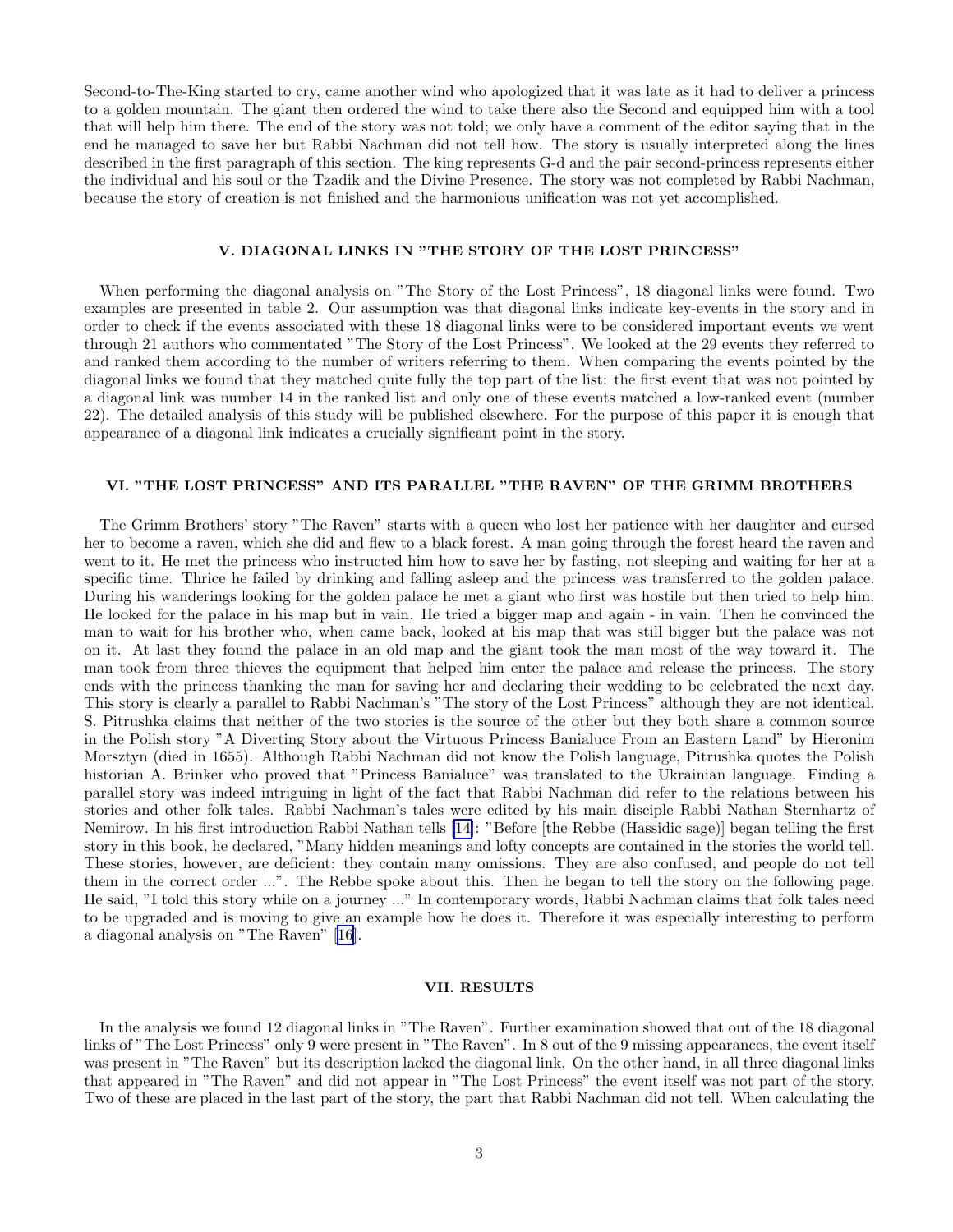<span id="page-3-0"></span>density of diagonal links' appearances according to the number of words we found that in "The Raven" there were 12 diagonal links in 1652 words, which is a density of 0.7 percent. In "The Lost Princess" there were 18 diagonal links in 1312 words, which is a density of 1.4 percent.

#### VIII. MEANING WE ATTACH TO FINDINGS

In an earlier section we showed that an appearance of a diagonal link indicates a part of the story which is of special quality. From this obviously derives that the overall importance of the text increases with the density of diagonal links appearances. The double density that was found in "The Lost Princess" in comparison to "The Raven" indicates a significant difference in quality. According to our findings Rabbi Nachman managed to execute what he was trying to do - to upgrade the story.

## IX. FUTURE EXPERIMENTS

Our intention now is to analyze the story of "Princess Banialuce" and one of the theoretical teachings of Rabbi Nachman. According to the above we expect to find a significant difference in the diagonal density between "The Lost Princess" and "Princess Banialuce" and a non-significant difference between the stories and the teachings of Rabbi Nachman.

- [1] S. Solomon, The Microscopic Representation of Complex Macroscopic Phenomena, Annual Reviews of Computational Physics II pp 243-294 (World Scientific, 1995).
- [2] G.Mack, Pushing Einstein's Principles to the Extreme, in Quantum Fields and Quantum Space Time, edited by G. 't Hooft et al (Plenum Press, 1997).
- [3] G.Mack, Universal Dynamics of Complex Adaptive Systems: Gauge Theory of Things Alive, DESY 94-075, (April 1994).
- [4] G. Mack, Gauge Theory of Things Alive: Universal Dynamics as a Tool in Parallel Computing, Prog. Theor. Physics Suppl. 122, 201 (1996).
- [5] N. Rubin, S. Hochstein and S. Solomon, Restricted Ability to Recover 3D Global Motion from 1D Motion Signals: Theoretical Observations, Vision Research 35, 569 (1995); N. Rubin, S. Hochstein and S. Solomon, Restricted Ability to Recover 3D Global Motion from 1D Motion Signals: Psychophysical Observations, Vision Research 35, 463 (1995); S. Solomon, The Microscopic Bases of Vision, in Perspectives on Cognitive Science, Vol. 2, edited by B. Kokinov (NBU, 1995).
- [6] E. Adi, I. Levin and S.Solomon, *The Dynamics of Childrens's Drawings*, in Perspectives on Cognitive Science, Vol. 2, edited by B. Kokinov (NBU, 1995); E. Adi-Japha, I. Levin and S. Solomon, Emergence of Representation in Drawing: The Relation Between Kinematic and Referential Aspect, Cognitive Development 13, 25 (1998).
- [7] N. Persky and S.Solomon, Collective Degrees of Freedom and Multiscale Dynamics in Spin Glasse, Phys. Rev. E. 54, 4399 (1996); I. Stenhill, S. Solomon and K. Wolowelsky, Dynamical Algebraic multi-grid simulations of free fields on RTS, Computer Physics Communications 83, 152 (1994); E. Adi and S. Solomon, The solution to Wheeler-De Witt is Eight, Phys. Lett. B 336, 152 (1994).
- [8] Y. Goldenberg, R. Horowitz, D. Mazursky and S. Solomon, New Product Development With Prescribed Algorithms, International Journal of Modern Physics C, Vol. 8 No. 2, 365 (1996).
- [9] Y. Goldenberg, D. Mazursky and S. Solomon, Toward Identifying the Inventive Templates of New Products: A Channeled Ideation Approach, Journal of Marketing Research 36, 200 (May 1999).
- [10] Y. Goldenberg, S. Solomon and D. Mazursky, Cluster Concepts Dynamics Leading to Creative Ideas Without Critical Slowing Down, International Journal of Modern Physics C, Vol. 7 No. 5, 655 (1996).
- [11] Y. Goldenberg, D. Mazursky and S. Solomon, Creativity Templates: towards Identifying the Fundamental Schemes of Quality Advertisements, Marketing Science, Vol. 18, No. 3, 333 (1999).
- [12] Goldenberg Jacob and Mazursky David, Creativity Templates in Product innovation (Cambridge University Press, (In Press)).
- [13] Band, Arnold J., Nachman of Bratslav The Tales (Paulist Press, New York 1978).
- [14] Kaplan, Rabbi Aryeh, Rabbi Nachman's Stories (Breslov Research Institute, New York 1983).
- [15] S. Pitruska, Polish Source for Rabbi Nachman of Brastlav's Tales, Ktuvim, Year B, Issue 41-42, 12.7.1928 (In Hebrew).
- [16] In order to allow further examination and refinement we attach the URLs of the full texts of two stories: <http://www.breslov.org/princess.html> and: http://www.cs.cmu.edu∼[spok/grimmtmp/070.txt](http://www.cs.cmu.edu~spok/grimmtmp/070.txt)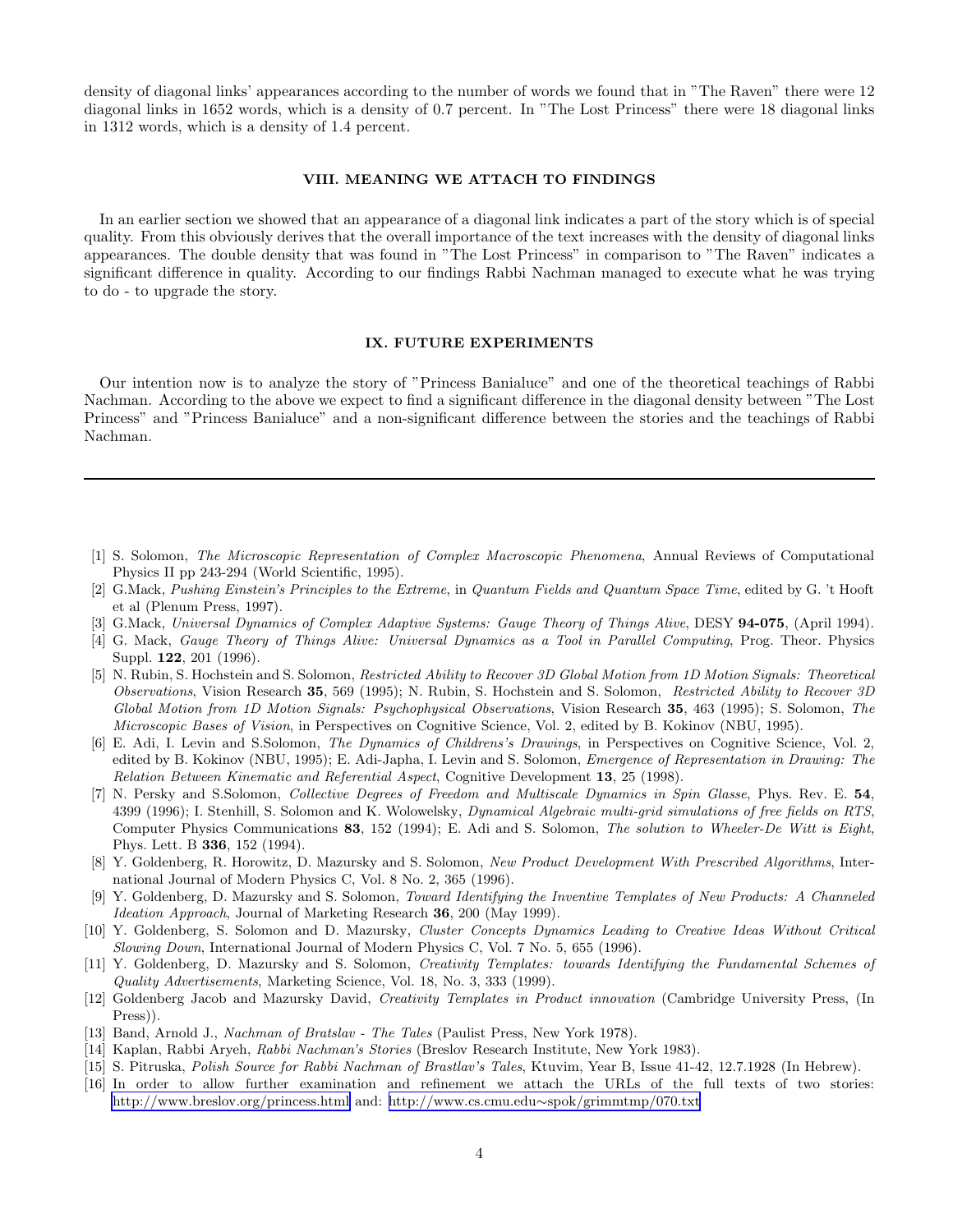- Fig.1: A system which is a thin brick wall
- Fig.2: Transitivity Connection
- Fig.3: Component Connection Template as Diagonal Link
- Tab.1: Example for the Component Connection Template
- Tab.2: Two examples of diagonal links found in "The Story of the Lost Princess"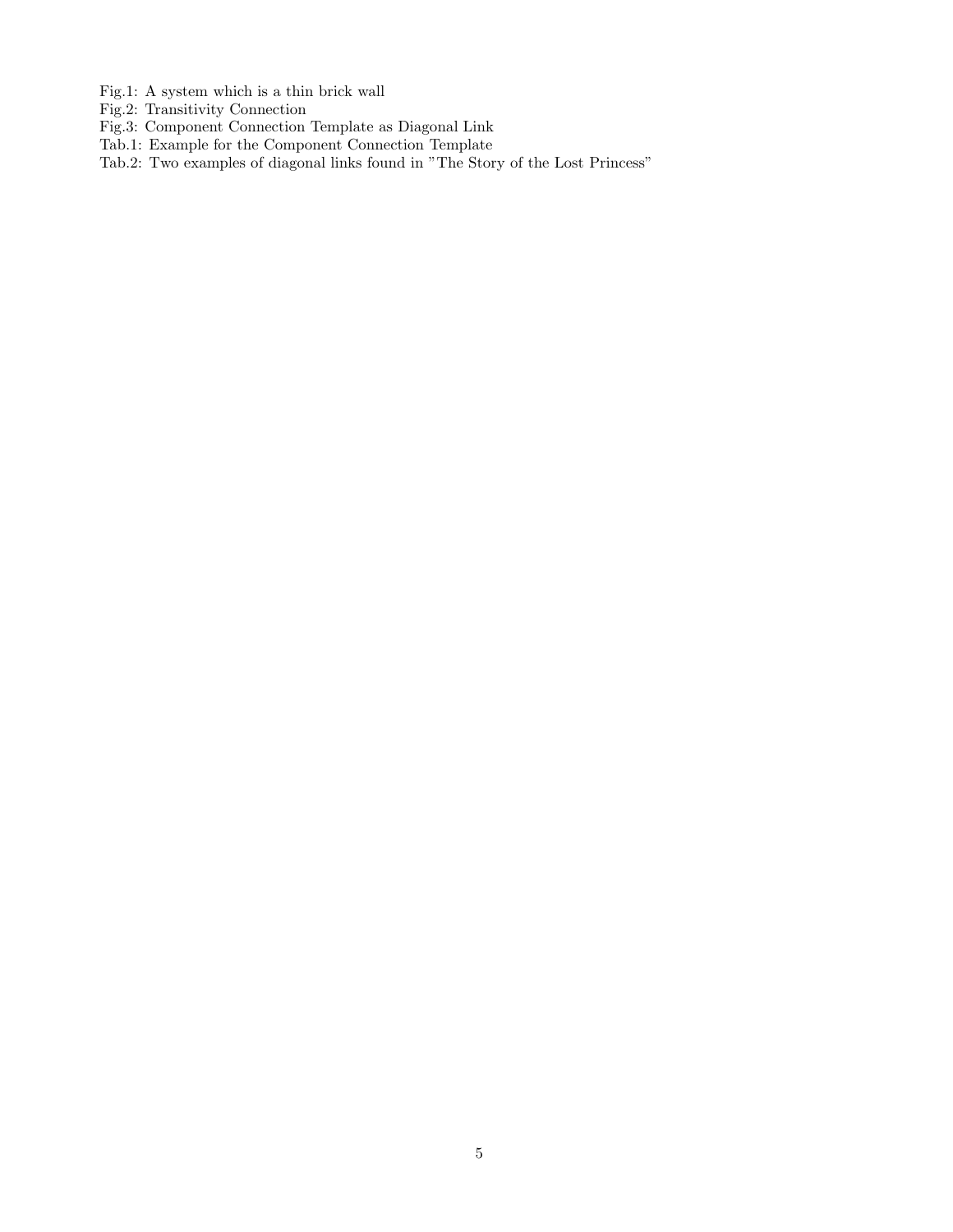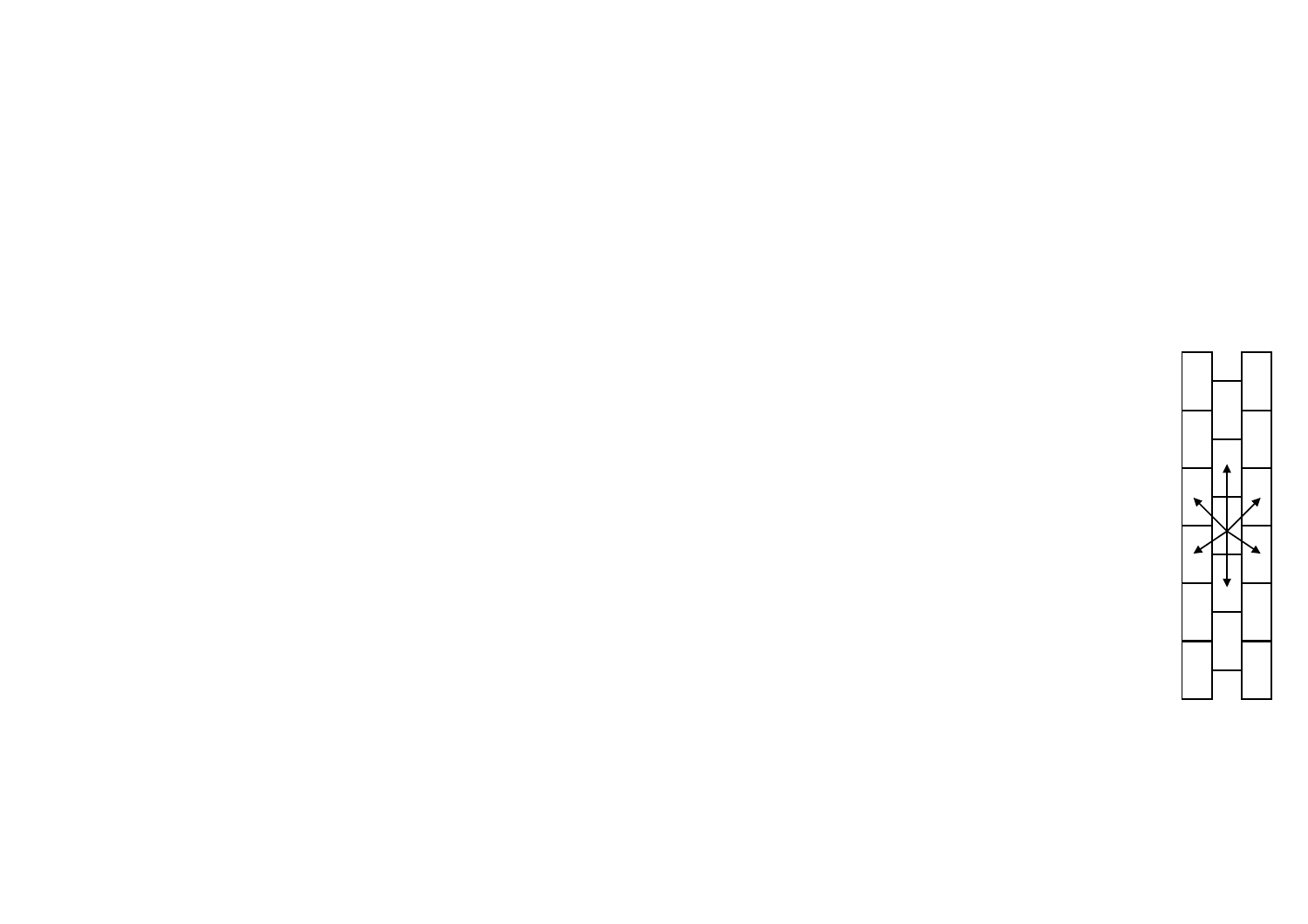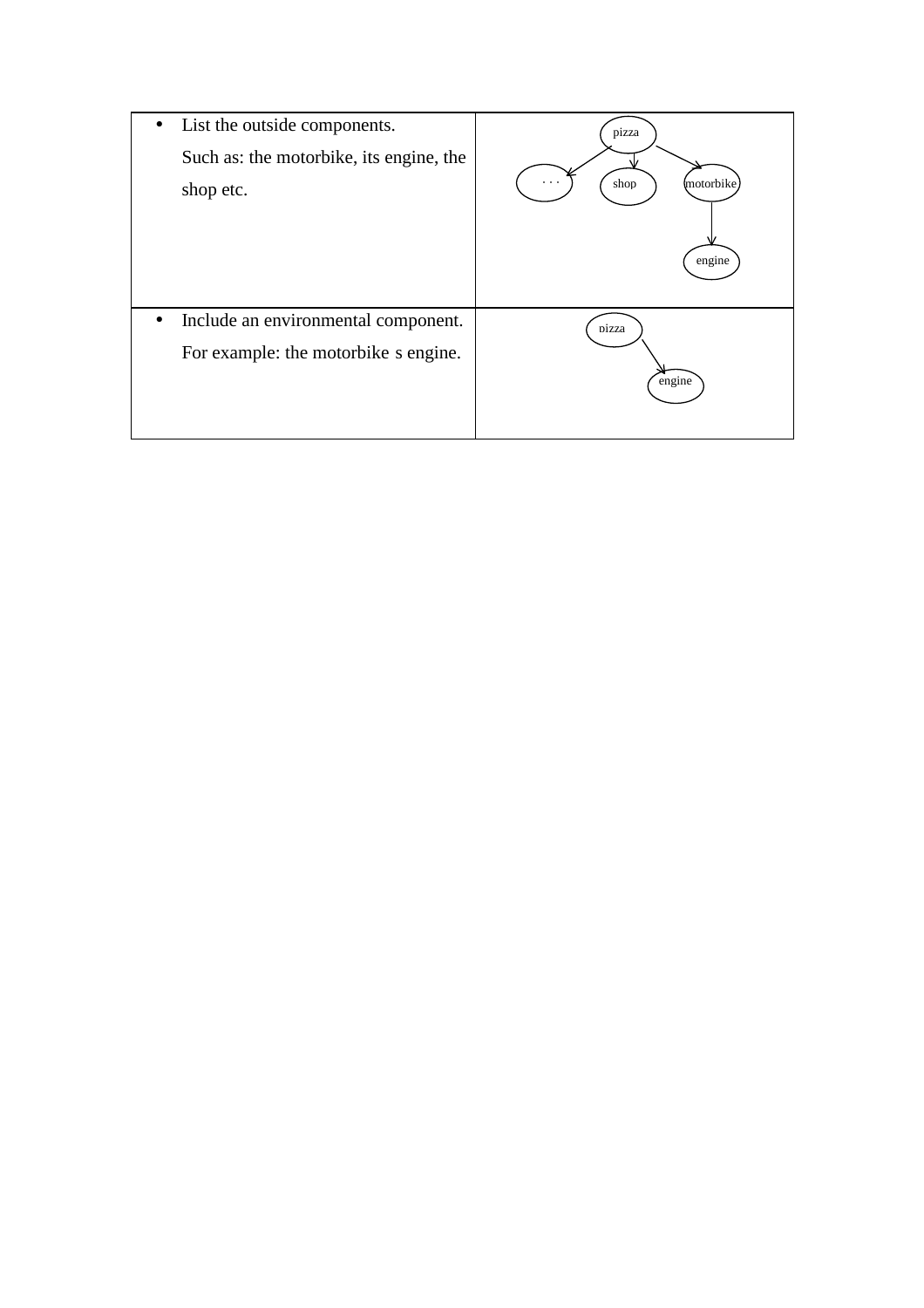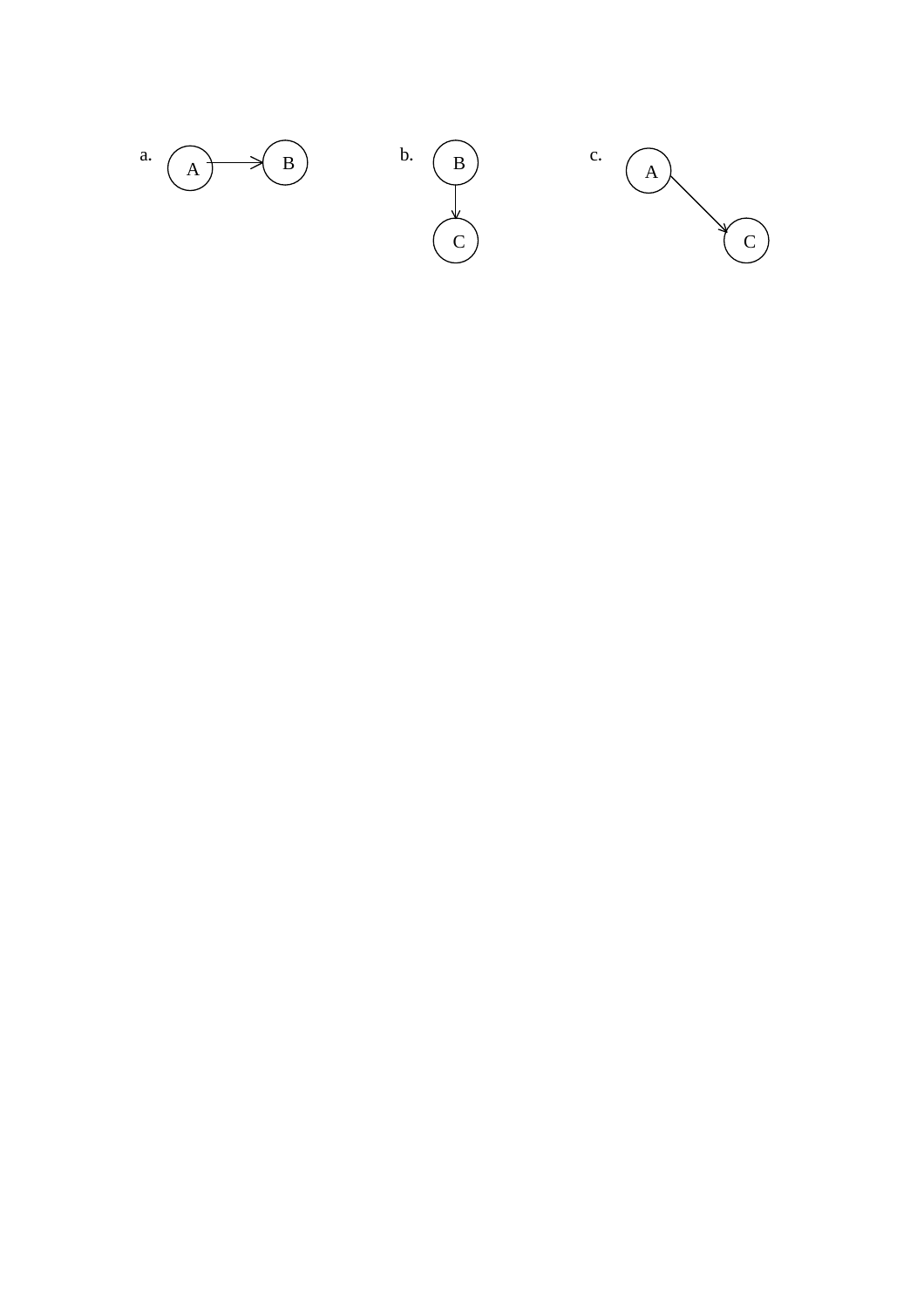|    | The event                                                     | Diagrammatic description of diagonal link                  |
|----|---------------------------------------------------------------|------------------------------------------------------------|
| 1. | The king s curse and<br>the daughter s<br>disappearance       | daughter<br>king<br>king<br>No good<br>daughter<br>No good |
| 2  | The second replaces the<br>king in search for the<br>daughter | second<br>second<br>king<br>daughter<br>daughter<br>king   |